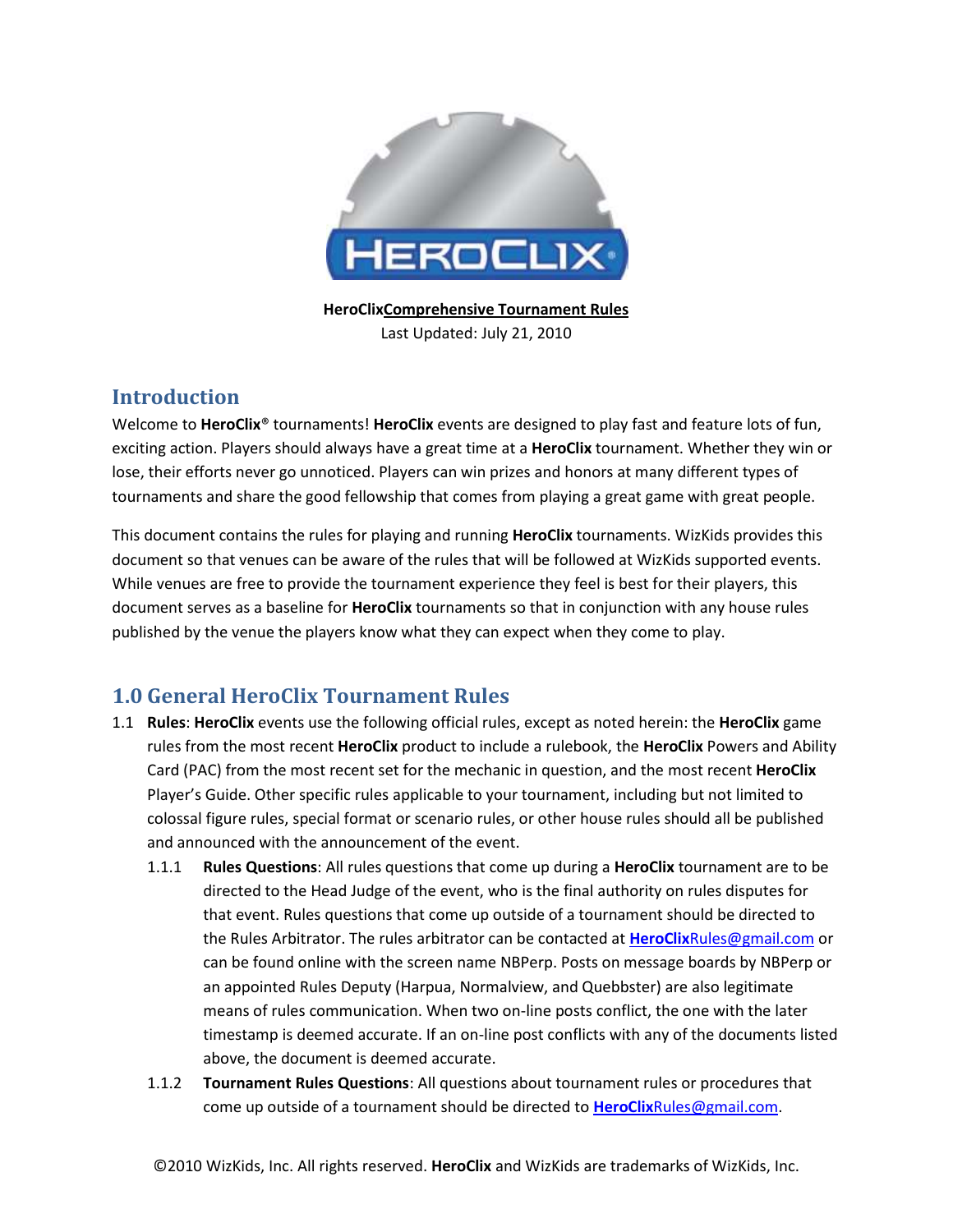- <span id="page-1-0"></span>1.2 **Tournament Procedure**: Matches consist of one game each. Pairings in the first round of a standard Swiss-style **HeroClix** tournament are determined randomly. After the first round, the judge determines pairings by tournament standing, including tiebreakers (see Section [1.2.3\)](#page-1-0); for example, the player with the best record faces the player with the second-best record, the player with the third-best record faces the player with the fourth-best record, and so on. The judge must take care to avoid any rematches during Swiss rounds, pairing players with the next lower rated player instead (and so on, until a match is found). Rematches are acceptable only once Swiss rounds have ended and championship rounds have begun (when championship rounds are used).
	- 1.2.1 **Rounds: HeroClix** tournaments typically consist of three or four rounds of Swiss pairings. The number of rounds must be announced by the judge at the beginning of each tournament. Each **HeroClix** tournament must consist of a minimum of three full 50-minute rounds. For specific events, single-elimination championship rounds might be required after the conclusion of Swiss rounds. The number of championship rounds should be announced by the judge at the beginning of each tournament.
	- 1.2.2 **Victory:** Victory in each match is determined as described in the latest **HeroClix** Rulebook and any official errata or clarifications in the **HeroClix** Player's Guide.
	- 1.2.3 **Tournament Winner and Tiebreakers:** Tournament win-loss record is the primary factor in determining ranking during all Swiss rounds in all **HeroClix** tournaments unless otherwise specified. Draws are not permitted in **HeroClix**. Ties in tournament win-loss record during the Swiss portion of each tournament are resolved by the following criteria in the order below:
		- 1.2.3.1 The total victory points accumulated throughout the Swiss portion of the tournament.
		- 1.2.3.2 The total win-loss record for all previous opponents of the tied players.
		- 1.2.3.3 The total victory points accumulated by all previous opponents of the tied players.
	- 1.2.4 **Byes:** A bye is issued when there are an odd number of players in a Swiss event. A bye is considered to be a win with the worst possible victory conditions; therefore each bye is scored as a win with 0 victory points. First-round byes are assigned randomly. In subsequent rounds, the bye is assigned to the lowest-ranked player. However, the judge should take care to ensure that no player received the bye more than once in a tournament. Byes can be assigned using different rules for specific events, so long as the judge announces the different method at the beginning of the tournament.
	- 1.2.5 **Timekeeping**: **HeroClix** rounds last 50 minutes. The judge running the event should make four announcements regarding time during a match. The first, to announce that time for the match has begun. The second, to announce that 20 to 30 minutes are remaining in the match. The third, to announce that 5 to 10 minutes are remaining in the match. The final announcement is when time for the match has elapsed. Once time is called, the game ends immediately. If an action was announced but not yet completed, the acting player may complete the action (and any subsequent free actions that are a part of that action). Judges are allowed to run events with different time limits. Although the approximate time for the round must be known to the players, at the judge's discretion, at the start of the match,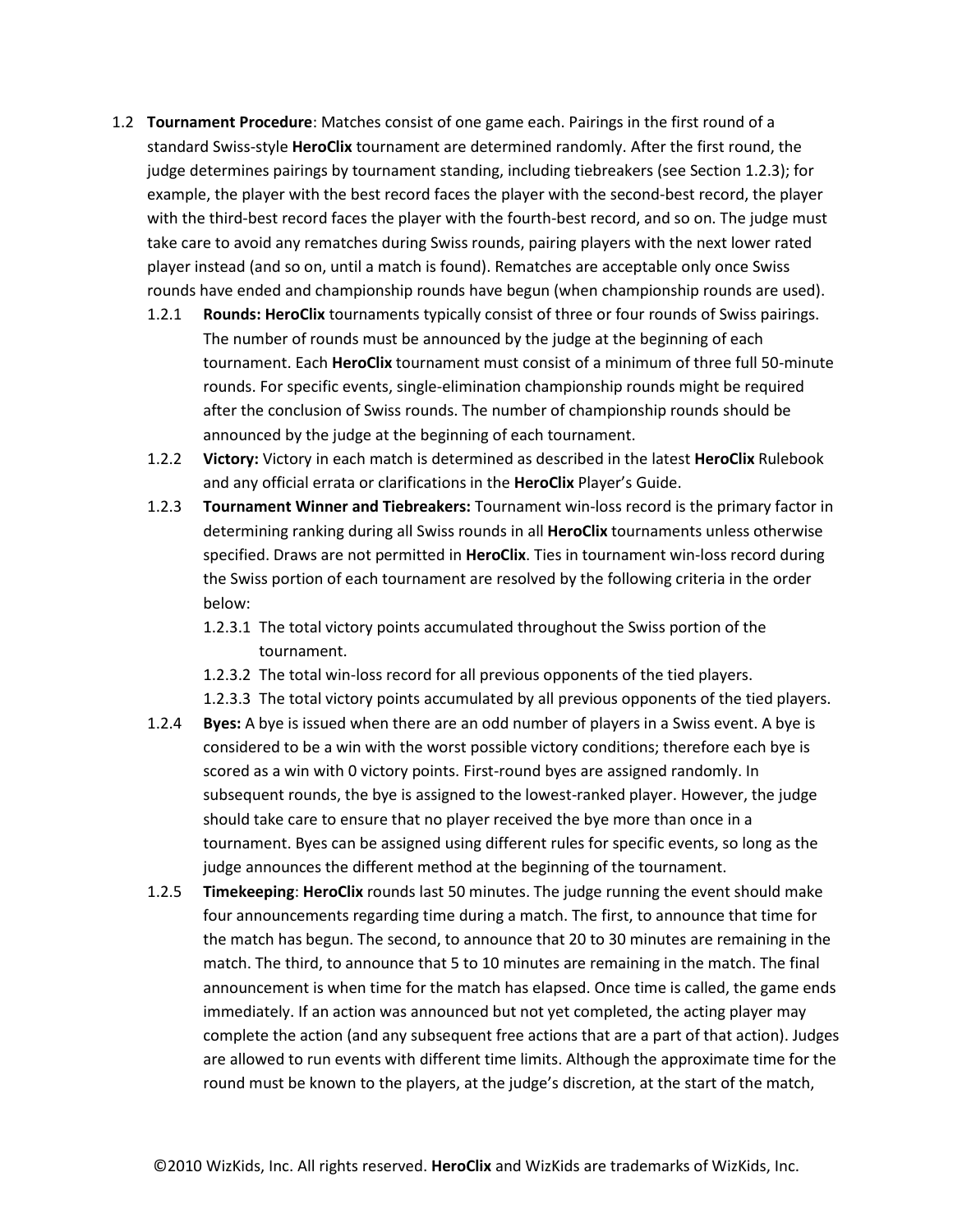the judge may add or subtract 1 to 3 minutes from the total time for the round. When this takes place, the judge must announce that the 50 minute time limit is an approximation.

- 1.2.6 **Judges Playing in Events**: The judge's role in an event is to present a fair and impartial face to the tournament decisions. At a WizKids sponsored event, judges are requested to not participate in the event as a player, even if they forgo prizes and/or tournament advancement. Judges are allowed to play in a casual game with a player who has a bye, though their duties to the other matches should take priority. Venues may have their own rules and policies for judges that can supersede these for venue sponsored events.
- 1.2.7 **Legality of Game Elements**: **HeroClix** game elements are legal in all formats on the official release day of each **HeroClix** set. Game elements with the set symbol of an upcoming set that are obtained by any means (including Prereleases, mailings, and other promotions), are not legal in any constructed format until the official release day.
	- 1.2.7.1 **Wizkids Worlds Tournaments: HeroClix** game elements are not legal in a Constructed Worlds Tournament until one (1) week after the release date.
- 1.2.8 **HeroClix Force Composition: HeroClix** forces must conform to all rules for the format being played. **HeroClix** forces do not have to be revealed to anyone except the judge until the beginning of the first match of the tournament, following the pregame procedures detailed in the latest **HeroClix** Rulebook. Judges can request to view a player's force at any time after the player has signed up for the tournament. A written list of the force composition, including all game elements, may be required by the judge before the tournament begins. **HeroClix** forces can't change their starting composition for the remainder of the tournament once revealed at the beginning of the first round.
- 1.2.9 **Required Materials:** All players are responsible for bringing the following materials to Constructed **HeroClix** events: a **HeroClix** force legal for that tournament of the appropriate build total; character cards for members of your force with character cards; up to three objects legal for that tournament; 2d6; funds sufficient to cover any entry fees or booster purchases to the tournament; and tokens, coins, or other objects to use as action tokens. At their discretion, WizKids or the venue sponsoring the event can provide standard objects, dice, maps, and/or tokens. WizKids or the venue sponsoring the event can dictate a policy requiring the use of specific objects, dice, map sizes, and/or tokens. If a character on a player's force has special rules (such as is typical for a colossal figure), players are responsible for bringing those. Players are responsible for being aware of any clarifications for any game pieces on their forces as published in the **HeroClix** Player's Guide: Golden Age. Players are expected to have a general knowledge of **HeroClix** game play. The current PAC and Player's Guide are recommended, but not required. Players using a mechanic that requires additional game pieces or information are required to bring the necessary pieces so that the mechanic can be fairly played by both players in each match.
- 1.2.10 **Maps:** Any WizKids-created **HeroClix** map is considered official. Official 36- by 36-inch maps (3 x 3) can be used in any **HeroClix** event. Official 24- by 36-inch maps (2 x 3) can be used in any **HeroClix** event when only two players are playing on that map. Maps of other sizes – even those created by WizKids – can't be used in a **HeroClix** event. Venues may dictate that maps are restricted to  $2 \times 3$  maps if space issues are a concern. Venues may dictate for an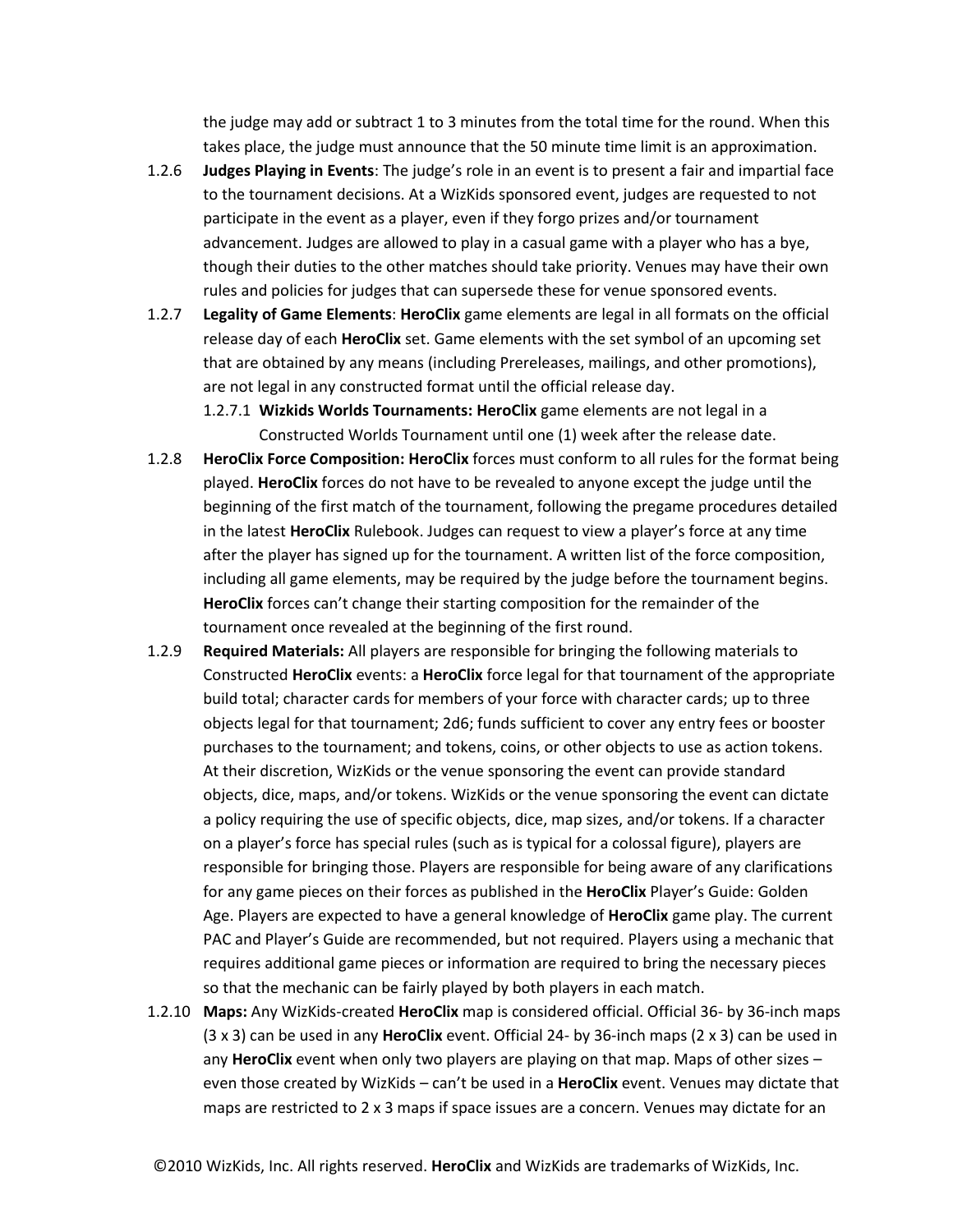event that only a particular map (or maps) will be used for any or all of a specific round, though this should be announced prior to the event. All WizKids sponsored events will only permit the use of maps that include the color designations for terrain and starting areas.

- 1.2.11 **Print and Play:** Any Printed Element of a **HeroClix** game piece may be printed and used as if it were an official element. The printed element must not represent the game text differently than (a) how the printed element originally appeared or (b) how the printed element is currently ruled/worded as per the **HeroClix** Player's Guide: Golden Age. Printed elements include: Character cards (but not the figure itself), bystander tokens, feat cards, battlefield condition cards, special object cards (but not a 3D object itself).
- 1.2.12 **Custom Sculpts:** Venues may restrict or allow the use of custom sculpts for their events. A WizKids sponsored event will permit custom sculpts to be used with the following provisions:
	- 1.2.12.1 The dial and figure base must be unchanged from its original form.
	- 1.2.12.2 The sculpt cannot be considered to be a deliberate attempt to misrepresent the capabilities of the played figure. The head judge is the final arbitrator of this decision.
	- 1.2.12.3 The player must have the figure available with the authorized sculpt.
	- 1.2.12.4 Each round, the opponent must be given the opportunity to deny the use of the custom, in which case, the player must accede.
- 1.2.13 **Information:** All information part of a **HeroClix** tournament once it begins is public information, except information on any dial not visible in the current slot, and any information specifically indicated as non-public by game rules, tournament rules, or ingame abilities. Spectators or players who are not involved in a match cannot interrupt the match to ask about any information, public or otherwise.

## **2.0 HeroClix Ages**

- 2.1 **General Rules**: **HeroClix** segregates all sets into two ages Golden Age and Modern Age. Once a year (typically in the spring time) an announcement will be made that will delineate which sets will shift from Modern to Golden, timed to correspond with a (typically) summer time release. Modern Age typically encompasses the last 2 years of product (taking into account that there was a period of time when no new sets were released).
	- 2.1.1 **List of Modern Age sets:** The following **HeroClix** sets comprise the Modern Age. Any set symbols not included on this list are considered to be Golden Age: *Avengers, Justice League, Mutations & Monsters, Crisis, Batman: Alpha, Secret Invasion, Arkham Asylum, Hammer of Thor, HeroClix Classics (all), The Brave and the Bold, Blackest Night.*
	- 2.1.2 **Reprinted Characters:** When a character has been reissued in a Modern Age set, then the Golden Age equivalent character can be used in a Modern Age event as well. An equivalent character has all the same game mechanics and sculpt, differing only by it's set symbol and figure number.
	- 2.1.3 **Purple Ring and Promotional Characters:** These figures are not legal in any WizKids sponsored event. Promotional characters have the word "Promo" next to their set symbol.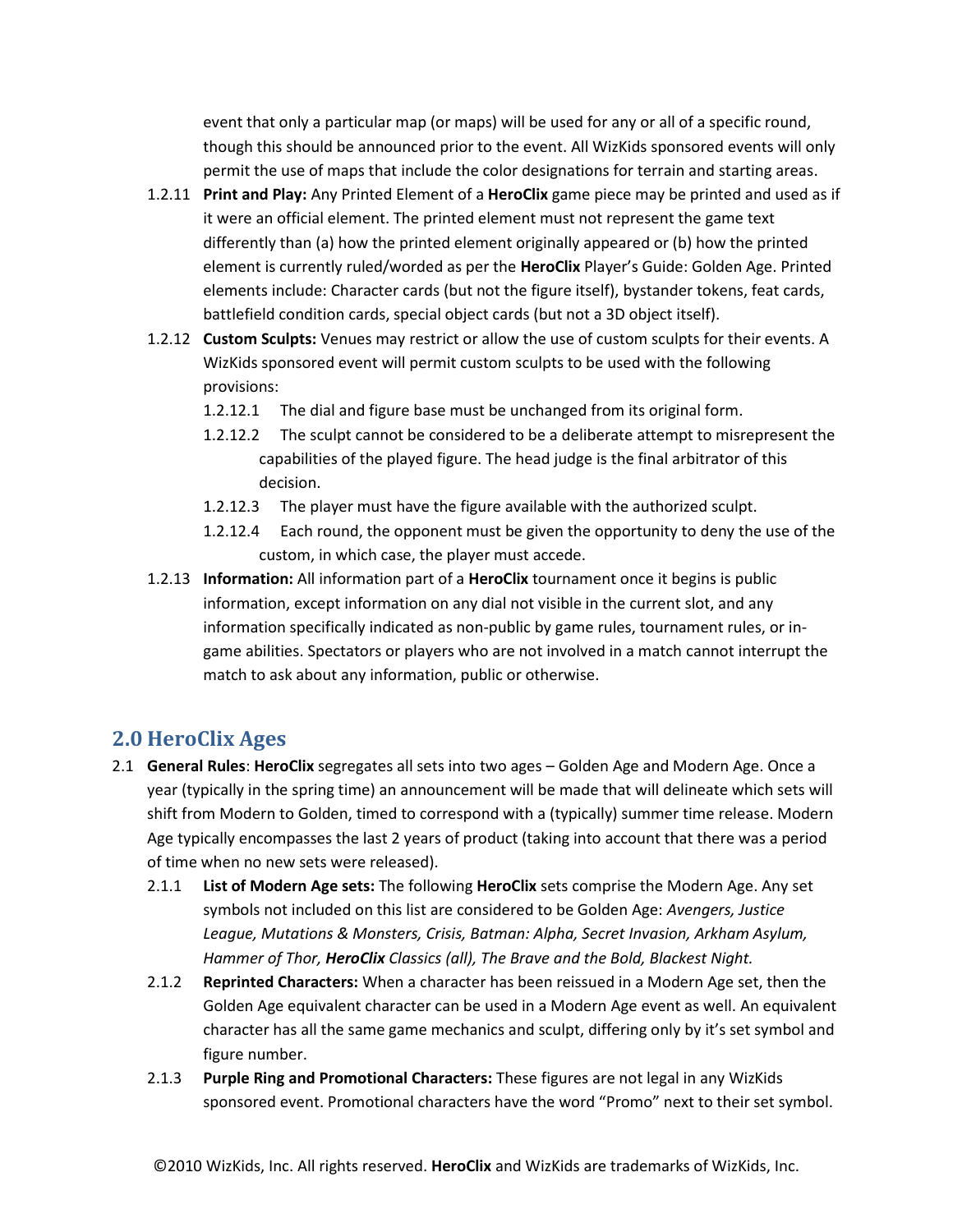- 2.1.4 **Disclaimer:** WizKids reserves the right to alter these rules at any time on a temporary or permanent basis, including allowing specific exceptions to these rules for special events.
- 2.2 **Modern Age Rules**: Modern Age events restrict the player's force to being made up of only characters and possibly objects. All characters must be from the Modern Age sets (listed above) and objects must either be standard objects or special objects from the Modern Age sets. Alternate Team Ability cards are permitted in Modern Age events regardless of the set they were originally printed. Between the event format (see below) and special rules (established in the event description), other rules may be applied to the force construction.
- 2.3 **Golden Age Rules:** Golden Age events have no restrictions on the player's force other than standard **HeroClix** rules. Between the event format (see below) and special rules (established in the event description), other rules may be applied to the force construction.
	- 2.3.1 **Battlefield Condition Cards:** A player is not required to bring any battlefield condition cards (BFC) to an event, but they are legal in all Golden Age events. Each player can add a number of BFCs to his or her force equal to the total number of rounds in the tournament (counting both Swiss and elimination rounds). Players must decide which BFCs to add to their forces before the first round of the tournament begins or the judge requires a written list, whichever comes first. None of the BFCs on your force can share the same name, regardless of any other differences in set symbol or other markings.

After choosing starting areas (see *Battlefield Conditions* on page 19 of the *HeroClix 2010 Core Rulebook*), each player chooses a BFC to use for that match from the BFCs selected earlier in the tournament. All players reveal their card at the same time. Players can choose to reveal no card (players can use placeholder cards – any card-sized element except another BFC – to reveal as "no card"). Players can't change their choice once another player has revealed their selection.

At the end of the round in which a BFC has been revealed, that BFC is removed from the tournament and can't be selected in future rounds. Written notation should be made by the judge or opponent at the judge's discretion as to which BFC was played in each round. For tournaments both with and without force lists, you must show your opponent(s) which BFCs are available to you to reveal if requested before anyone reveals a BFC for the round.

- 2.3.2 **Theme Teams:** Theme teams may use their ability to cause all players to cancel a BFC once per tournament. Written notation should be made by the judge or opponent at the judge's discretion as to which round this ability is used in. Other abilities granted by theme teams are not restricted in this way and may be used in each round subject to their normal restrictions.
- 2.4 **Build Totals:** Whatever format type is used for the event, the build total should be available in the event description. The default build total is 300 points.

#### **3.0 Constructed Event Formats**

3.1 **Constructed Format:** The Constructed format allows for any game elements of the designated Age to be used in force construction.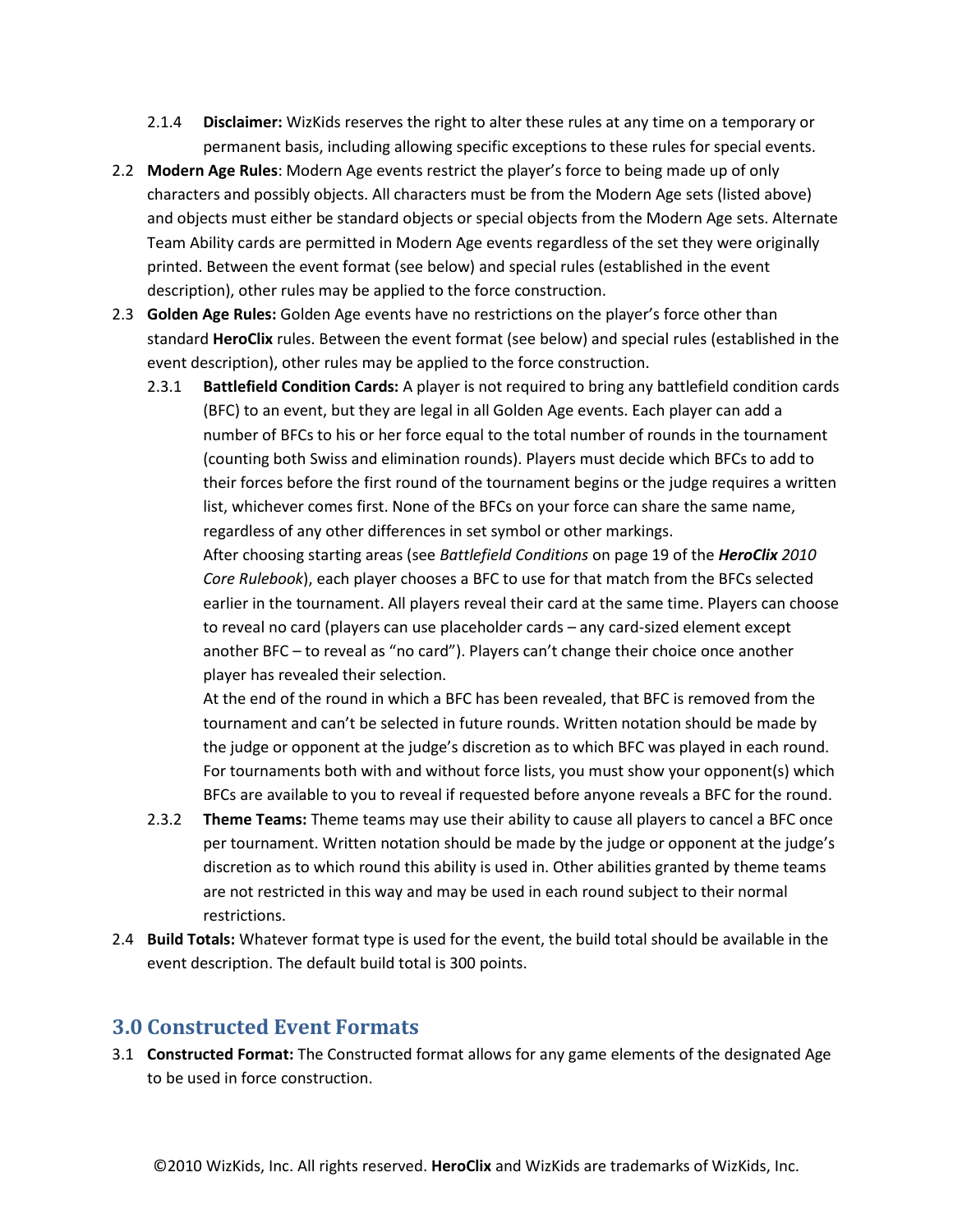3.2 **Floor Format:** The Floor format includes specific set and number information in its description. The set indicates which set must be used in force construction and the number is the percent of the available build total that must consist of game elements from the indicated set.

### **4.0 Limited Event Formats**

- 4.1 **Booster Requirements:** A Limited event uses game elements from a predetermined number of unopened **HeroClix** boosters. To begin, each player should receive the same number of boosters. These boosters are typically all from the same set. Build totals are typically 100 points per booster when the boosters used have four figures per booster. Build totals are typically 150 points per booster when the boosters used have five figures per booster. If an odd number of boosters is used, venues should round up to the next even 100 points.
- 4.2 **Purchase Requirements:** The venue sells all of the boosters at a Limited event. Players cannot bring unopened boosters from other venues or their personal collections.
- <span id="page-5-0"></span>4.3 **Illegal Characters:** If a player opens a booster with an illegal character in a Limited event, the player can choose to continue without the illegal character or to replace the entire booster, at the player's expense (*some venues, at their discretion, might cover this expense*). Partial replacements can't be made. Illegal characters are those for which the character number on the base and the combat dial (left of the green starting line) do not match. A character that is missing a print-and-play element, has errata, or is broken is not considered an illegal character.
- 4.4 **Force Construction:** After players have received all game elements that are eligible for their force, they have 15 minutes to create a tournament legal force. Players cannot trade any game elements or boosters. Players cannot use any game elements on their force unless it came from a booster opened for this event. Mechanics that allow for game elements to be brought onto your force midgame (such as the Alter Ego mechanic) can be used in a Limited event, but only if the game element being brought in was also from a booster opened for this event.
	- 4.4.1 **Objects:** Standard Objects may be included in a player's force (even if not available in the opened boosters). Special Objects that are pulled from a booster as part of a Limited event are legal to be added to one's force. The force's object composition must still adhere to the normal rules for object types the player must have.
	- 4.4.2 **Feats:** Feats are legal in Golden Age Limited events and count toward the build total; all normal rules apply.
	- 4.4.3 **Battlefield Conditions:** Battlefield Condition cards are legal in Golden Age Limited events. The same Battlefield Condition card can be played in each round of the tournament. Other rules regarding Battlefield Conditions apply normally.
	- 4.4.4 **Event Dials:** Event Dials are legal in Golden Age Limited events, at the judge's discretion as well as the discretion of the opponent the player is facing.
	- 4.4.5 **Bystander Tokens:** Bystander Tokens are legal in Golden Age Limited events and count toward the build total; all normal rules apply.
	- 4.4.6 **Themed Teams**: Theme Teams are legal in Golden Age Limited events; all normal rules apply.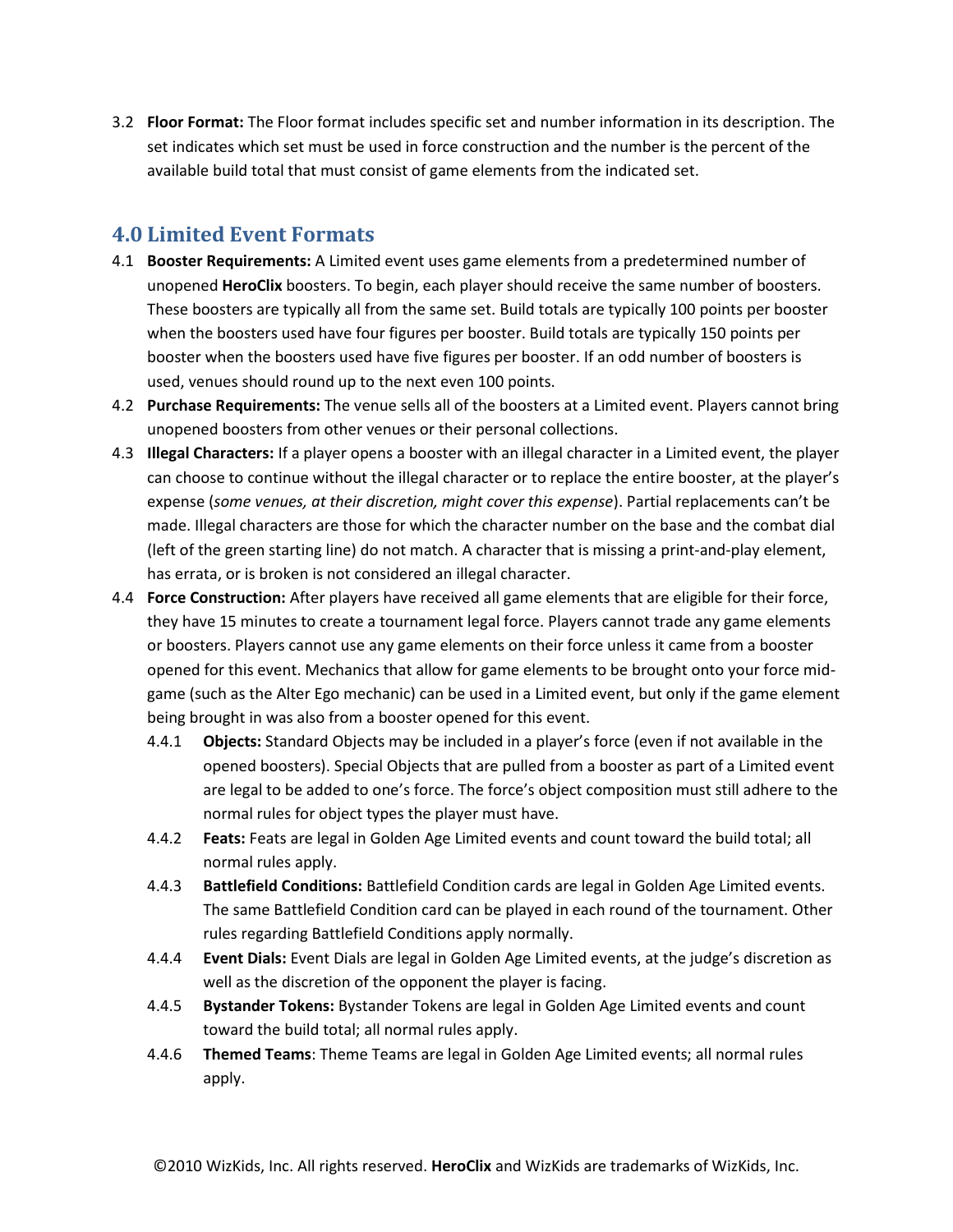4.5 **Opening Boosters:** When instructed to do so by the judge running the event, each player in a Limited event should open his or her boosters, count the characters in each, and verify that they are not illegal. If a player receives an incorrect number of characters or an illegal character, he or she must immediately notify the judge (see *[4.3,](#page-5-0) Illegal Characters*). The game elements in these boosters make up the player's potential force.

#### 4.6 **Limited Event Formats**

- 4.6.1 **Sealed Format:** Players build their force from all available game elements from their boosters.
- 4.6.2 **Draft Format:** Players are assigned to a pod of players. Pods may be made up of any number of people (including the entire set of tournament players), though judges should attempt to keep the number of people per pod relatively equal. Within a pod, players opens their booster at the direction of the judge. Between each event below, the judge may direct players to pass the remaining contents of the booster to another player.
	- 4.6.2.1 Open booster
	- 4.6.2.2 Verify figures are not illegal (see *[4.3,](#page-5-0) Illegal Characters*). If the player chooses to play the booster with the illegal figures, that player must select one of those illegal figures for each of his selections in step [4.6.2.4](#page-6-0) until all of the illegal figures have been selected.
	- 4.6.2.3 All characters are turned to their starting click (no other clicking is permitted until after all elements have been drafted).
	- 4.6.2.4 A game element is selected by a player (this step typically begins with the player who opened the booster).
	- 4.6.2.5 Repea[t 4.6.2.4](#page-6-0) until all game elements have been selected by the players.
	- 4.6.2.6 After all game elements from all boosters have been selected, all players have their potential force. Each player would now build their force from the game elements they now have (to the build total of the event).
- <span id="page-6-0"></span>4.6.3 **Battle Royale Format:** Designed to be quick play, Battle Royale is a special type of Draft tournament.
	- 4.6.3.1 **Tournament Size:** A typical Battle Royale takes place with 8 players, each with one booster.
	- 4.6.3.2 **Draft:** Players are divided into two groups of four players each. They draft their potential force as with a normal draft event.
	- 4.6.3.3 **Force Construction:** There are no restrictions on force construction each player uses all of the game elements they drafted.
	- 4.6.3.4 **Game Play:** Each group of four players pair up into two teams. The rules for the match follow the Team-Up rules (see [5.4\)](#page-7-0). The first round ends after an action resolves in which one player no longer controls any characters (se[e 4.6.3.4.1-](#page-7-1) [4.6.3.4.3](#page-7-2) below). The other team has won. Characters on the winning team are not healed for the second round. Instead, the second round begins with the two teams from each group facing off against each other, again, following the Team-Up rules. In this game, when one player no longer controls any characters, the game becomes a three-way match. Play continues until an action resolves in which all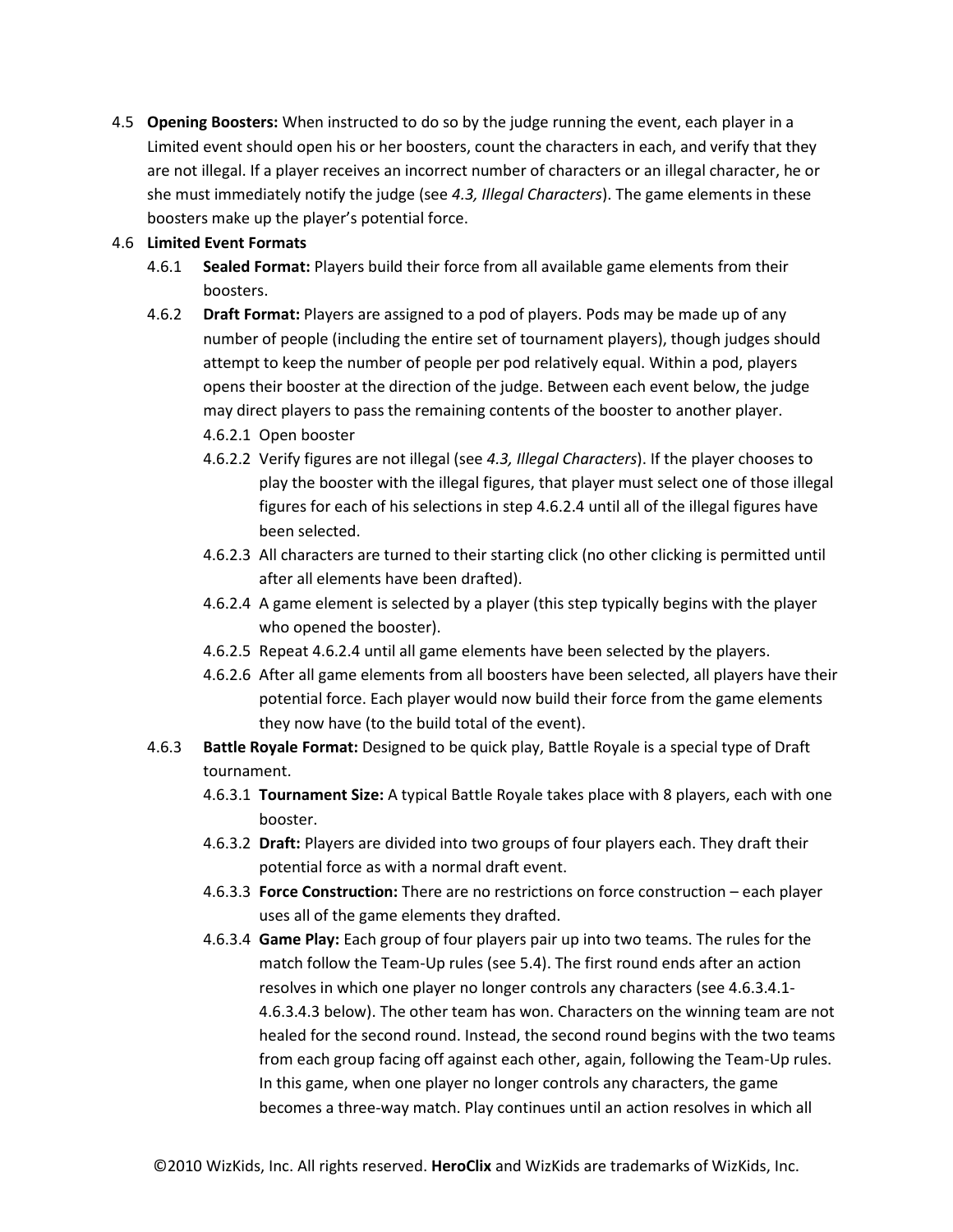players but one no longer control any characters. The remaining player who controls one or more characters is the winner.

- <span id="page-7-1"></span>4.6.3.4.1 If 2 players from opposing teams are eliminated at the same time, the game is over and the 2 players with characters remaining become a new team and move on to round 2.
- 4.6.3.4.2 If 3 players are eliminated at the same time, then the last player moves on to round 2, and it begins as a three-way match.
- 4.6.3.4.3 If all 4 players are eliminated at the same time, the other round 1 match becomes the round 2 match (restarting with the remaining players if that game had already concluded).

## <span id="page-7-2"></span>**5.0 Team-Up Formats**

- 5.1 **Tournament Types:** A Team-Up tournament follows all of the rules for a Constructed or Limited Event Format with exceptions as noted below.
- 5.2 **Force Construction:** Each team's force is divided into 2 squads. Each squad is limited to be no more than 50% of the build total for the event. Although there are 2 squads, the force is still considered one team, with both players being considered the "you" refered to by certain powers and all characters from both squads considered friendly to each other (and opposing all of the characters on both of the squads of the opposing team).
	- 5.2.1 **Example 1:** A 500 point Team-Up event requires that each squad be made up of no more than 250 points each. It would not be legal to have one team be 260 points while the other is 240 – each team must be 250 points or less.
	- 5.2.2 **Example 2:** Since the squads comprise one team, if a squad has a Unique character on it, the other squad cannot use the same Unique character.
- 5.3 **Limited Events:** A team of players open boosters and draft a potential force following the same rules as a regular event. In the event that the players cannot agree on a particular decision (illegal figure, drafting, etc.) then the two players should roll 2d6, with the player rolling the highest value choosing (reroll ties).

#### <span id="page-7-0"></span>5.4 **Actions**

- 5.4.1 **Action Pool:** The action pool is divided between the 2 players evenly. In an event with an odd number of actions (e.g., a 300 point event), the default number of actions in the action pool is rounded up. One player's actions may not be redistributed to the other player, though if any player gains actions in their action pool (e.g., Leadership), the extra action may be distributed to either player on the team.
- 5.4.2 **Assigning Actions:** Players may discuss strategy and advice among themselves. Ultimately, when an action is assigned to a character, only the player of that squad may declare the action and what that action contains. For example, player A can assign a character on his force a move action to carry a figure from squad B.